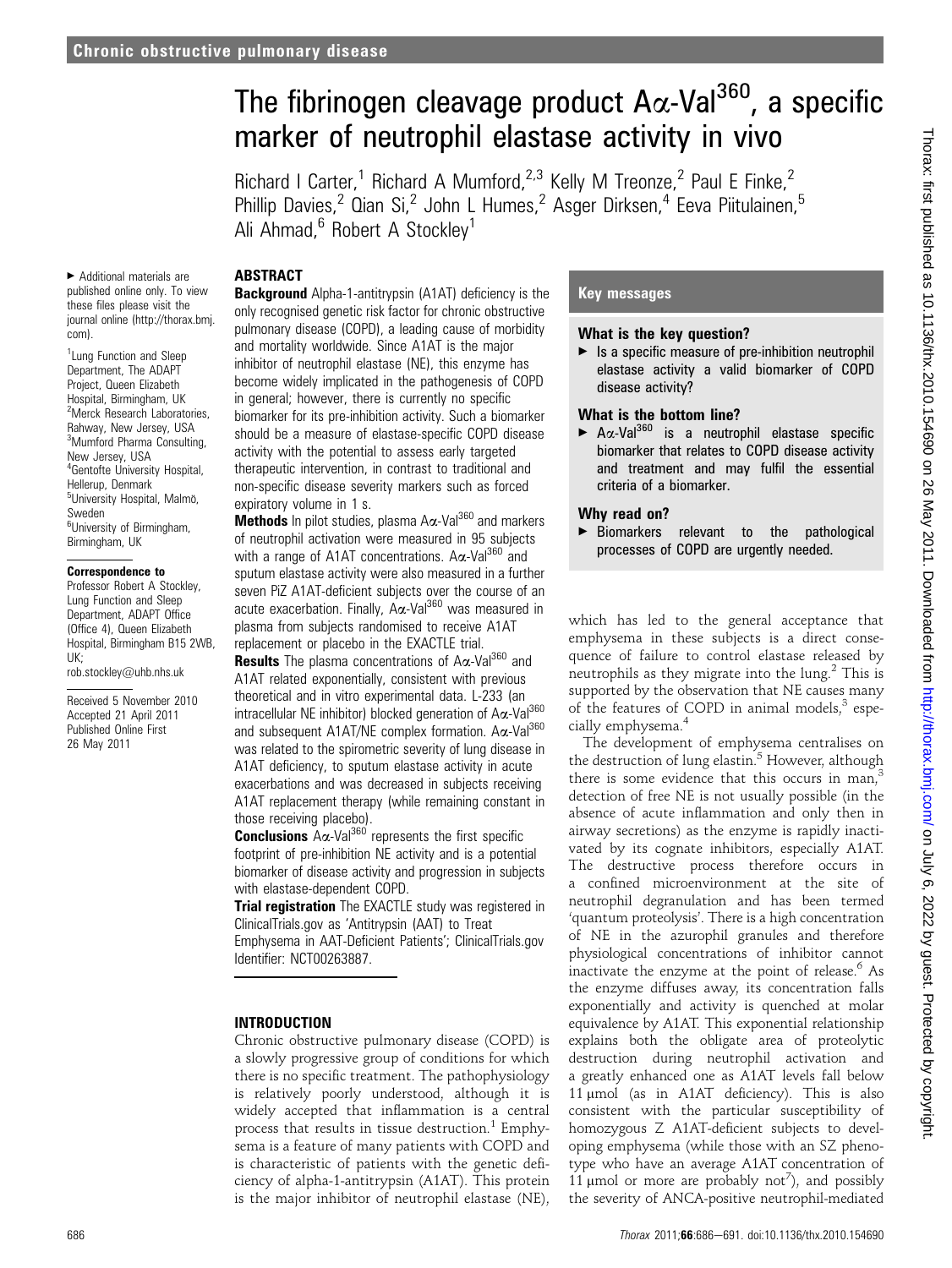For the second part of the study (40 PiZ A1AT-deficient subjects, 24 normal subjects, 4 with partially-deficient SZ phenotype), untreated plasma alone was processed.

In a further study, subjects with PiZ A1AT deficiency and chronic bronchitis were assessed during an acute exacerbation as reported previously.<sup>20</sup> Sufficient plasma samples remained in seven subjects to assess  $A\alpha$ -Val<sup>360</sup>. Sputum elastase activity was measured using the synthetic substrate methoxysuccinyl-alaala-pro-val-paranitroanilide (MeOSAAPVpNa; Sigma Aldrich, Poole, UK) (see online supplement).<sup>21</sup> The EXACTLE trial was a double-blind randomised controlled

trial of A1AT replacement versus placebo in patients with PiZ A1AT deficiency. All gave informed consent and the study was approved by the ethics committee of the Capital Region of Denmark (Hillerød, Denmark), the National Health Service West Midlands South Birmingham research ethics committee (Birmingham, UK) and the regional ethics committee of Lund (Lund, Sweden). No subject had received A1AT augmentation prior to the trial. Plasma samples were obtained at the baseline visit and after 6 months of treatment, and frozen at  $-70^{\circ}$ C until analysed. The previously reported primary outcome measure for the EXACTLE trial was CT densitometry.<sup>22</sup>

#### Measurement of A1AT/NE complex, myeloperoxidase and calprotectin

Full details are given in the online supplement.

#### Statistical analysis

Full details are given in the online supplement.

#### RESULTS

The europium-based ELISA for  $A\alpha$ -Val<sup>360</sup> possessed a dynamic range of approximately 550-fold (figure 1A). Figure 1B shows that any synthetic C-terminal truncated peptide lacking the C-terminal Val residue was not recognised by the antisera. To determine if fibrinogen fragments that might be generated by cleavage distal to the Val<sup>360</sup> terminal site would be recognised by the antisera, a peptide spanning the Val<sup>360</sup>-Ser<sup>361</sup> elastase cleavage site was prepared. The data in Figure 2A in the online supplement show a more than 300-fold loss in recognition by the antisera. The within-and-between plate assay coefficients of variation were 9.6% and 23.6%, respectively.

In order to determine the selectivity of NE to produce the Aa-Val<sup>360</sup> neoepitope, a series of proteinases were analysed for their ability to hydrolyse fibrinogen at the  $A\alpha$ -Val<sup>360</sup>-Ser<sup>361</sup> site. Elastase incubated at an enzyme to fibrinogen ratio of 1:250 hydrolysed fibrinogen to form Aa-Val<sup>360</sup> neoepitope in a timedependent manner (see Figure 3A in the online supplement). The human serine proteinases plasmin, trypsin, cathepsins B, H and L did not generate the Aa-Val<sup>360</sup> neoepitope. Proteinase 3 (PR3)

Study subjects

supplement.

METHODS

The  $A\alpha$ -Val<sup>360</sup> assav

substrates.

Subjects gave informed consent and were studied in the stable clinical state at least 8 weeks after any acute infection. The project was approved by the local research ethics committee (LREC 3359).

NE cleaves human fibrinogen at multiple sites (US patent No. 6124107, see figure 1 in online supplement). We chose the  $A\alpha$ -Val<sup>360</sup> site to develop an assay because this larger fibrinogen fragment is likely to be more stable than relatively small peptides due to the disulfide network of the protein. The full methodology for the  $A\alpha$ -Val<sup>360</sup> assay is given in the online

tissue damage in renal vasculitis and necrotising panniculitis

The evaluation of the extracellular activity of elastase in both physiological and pathological states has been hampered by the difficulty in developing a specific assay of the in vivo activity of this rapidly inhibited enzyme. Detection of NE using immunoassays identifies and quantifies both free enzyme and enzyme bound to its inhibitors. However, this provides no direct evidence of the destructive potential of NE at the point of degranulation. Alternative assay procedures have therefore been pursued which depend upon the detection of a footprint of NE activity by measuring NE cleavage products, including urinary desmosine (a major cross-linking amino acid in elastin) and elastase-generated elastin peptides. However, neither is specific to NE and may even be influenced by diet,  $^{10}$  renal function<sup>11</sup> and reflect tissue breakdown in many organs<sup>12</sup> which may (at least partly) explain the lack of association between urinary desmosine and forced expiratory volume in 1 s  $(FEV_1)^{13-15}$  and the failure to decrease in PiZ individuals receiving A1AT augmentation.<sup>16 17</sup> Such drawbacks can be overcome by assays of NE-specific cleavage products of other natural macromolecular

The flaws of current markers of COPD disease severity are increasingly recognised and there is an urgent need for new disease markers. For example, the day-to-day variation of  $FEV<sub>1</sub>$ within individuals may be greater than its decline over several years,<sup>18</sup> and pharmacological interventions may significantly increase  $FEV<sub>1</sub>$  yet fail to influence mortality.<sup>19</sup> Also,  $FEV<sub>1</sub>$  and other current markers of COPD disease severity are measures of end-organ damage. In contrast, a biomarker of disease activity should not only relate (at least in part) to cross-sectional disease severity, but also predict future progression and offer the potential for proof of concept and dose ranging intervention

This paper describes a novel assay based on NE-specific cleavage of fibrinogen that is related to neutrophil degranulation from both normal subjects and those with A1AT deficiency. This unique assay provides a footprint of NE activity in the microenvironment of activated neutrophils and may thus provide an ideal biomarker for the activity of NE-mediated diseases.

prior to the development of irreversible lung disease.

(both associated with A1AT deficiency<sup>8 9</sup>).

For the pilot study (15 PiZ A1AT-deficient subjects, 12 normal subjects), blood was drawn into two lithium heparin tubes and 150 μM calcium ionophore A23187 (Sigma, St Louis, Missouri, USA) was added to one. After 60 min at 37°C, both tubes were centrifuged (500 g  $\times$  10 min) and the plasma collected. All samples were processed within 90 min of collection and stored at  $-70^{\circ}$ C until analysed.

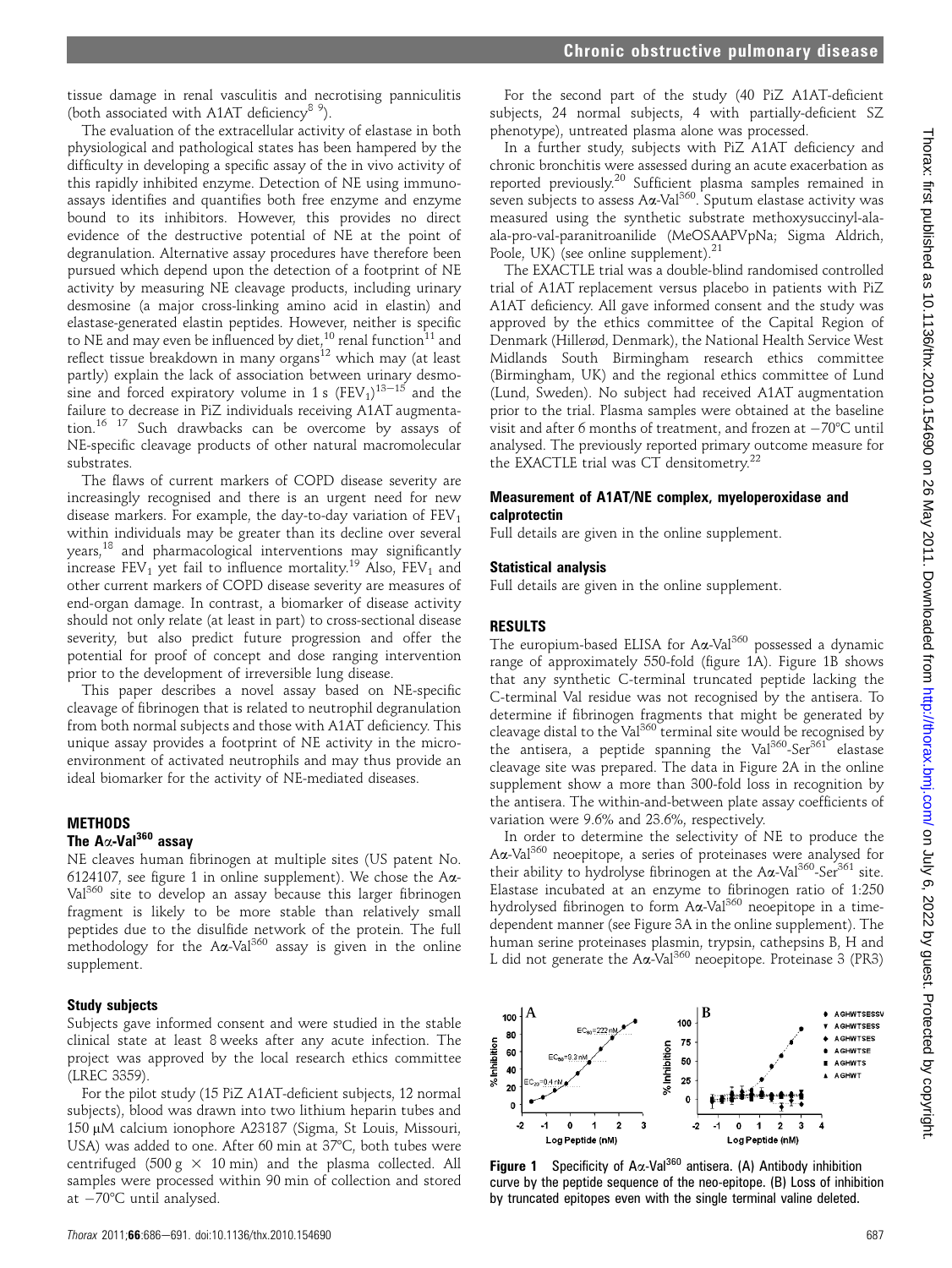is a serine proteinase with 54% sequence homology to elastase co-localised in the neutrophil azurophil granule. The incubation of fibrinogen with PR3 resulted in the time-dependent formation of A $\alpha$ -Val<sup>360</sup> at approximately 15% of the elastase catalysed rate, suggesting a potential but slight contribution of PR3 to  $A\alpha$ -Val<sup>360</sup> in vivo.

## Production of A $\alpha$ -Val<sup>360</sup> and A1AT/NE complex in human blood with A23187 and inhibition with a cell penetrant elastase inhibitor

Figures 3A and 3B in the online supplement show the concentration-dependent and time-dependent production of Aa-Val<sup>360</sup> and A1AT/NE complex formation in human blood stimulated with the calcium ionophore A23187. The maximal amount of Ax-Val<sup>360</sup> and A1AT/NE complex formation was produced within 30-60 min at a final concentration of 75  $\mu$ M A23187. This concentration of A23187 did not cause the release of lactate dehydrogenase, suggesting that elastase was released by exocytosis from azurophilic granules of neutrophils into the plasma rather than cell death. Other stimuli such as zymosan and phorbol myristate acetate gave similar results (data not shown). These findings demonstrate that the cleavage of an endogenous substrate by NE released from neutrophils occurs in blood, even in the presence of high concentrations of the natural inhibitors A1AT and  $\alpha_2$ -macroglobulin.

Figure 2A shows the structure of a mechanism-based elastase inhibitor Merck L-233 (patent WO/2009/045419; Merck, Rahway, USA). Figure 2B shows that L-233 blocks both A1AT/ NE complex formation and A $\alpha$ -Val<sup>360</sup> production in A23187stimulated blood with an  $EC_{50}$  of 0.2  $\mu$ M and 0.4  $\mu$ M, respectively, which is equivalent to the concentration of elastase in blood. An important distinguishing feature between L-233 and A1AT is the ability of L-233 to penetrate neutrophils and inhibit elastase intracellularly (figure 2C). In this experiment whole blood was incubated with <sup>3</sup>H-L-233, followed by isolation of neutrophils. These data confirm the ability of L-233 to bind NE intracellularly and also demonstrate that subsequent stimulation does not release bioactive NE generating Aa-Val<sup>360</sup> or A1AT/NE complex.

## Identification of the  $A\alpha$ -Val<sup>360</sup> in healthy control and PiZ plasma samples

 $A\alpha$ -Val<sup>360</sup> was detectable in all samples with values from 3.5 to 18.9 nM. The concentration showed no relationship to circulating neutrophil numbers in either those with normal A1AT  $(r=0.115; p=0.736)$  or PiZ A1AT deficiency  $(r=0.066; p=0.688)$ . However, in the pilot study, stimulation of the neutrophils by the calcium ionophore A23187 after venepuncture led to a marked increase in A $\alpha$ -Val<sup>360</sup> associated with a similar increase in plasma myeloperoxidase and calprotectin concentrations (table 1). These data support the concept that the  $A\alpha$ -Val<sup>360</sup> signal reflects (at least partly) baseline neutrophil activation.

In the second part of the study involving more subject samples. Aa-Val<sup>360</sup> showed a positive correlation with both myeloperoxidase and calprotectin in unstimulated samples from both healthy controls and A1AT-deficient subjects (table 2). Importantly, the  $A\alpha$ -Val<sup>360</sup> concentration in these two groups showed a positive correlation with the A1AT/NE complex (table 2 and figure 3), confirming that the cleavage product reflects the release of active NE before it is inhibited by A1AT.

In addition, the  $A\alpha$ -Val<sup>360</sup> concentrations were markedly increased in the plasma of A1AT-deficient subjects (n=40;  $p=2.76\times10^{-14}$ ) with a mean (SE) of 9.28 (0.61) nM compared with a mean (SE) of 3.16 (0.25) nM in those with normal A1AT  $(n=24)$ , despite the similar amount of NE released (mean concentrations of A1AT/NE complex 11.57 (1.40)  $\mu$ M and 13.05  $(1.96)$  µM for A1AT-deficient subjects and those with normal A1AT, respectively;  $p=0.487$ ). In support of this biological effect of A1AT deficiency, the mean myeloperoxidase concentration showed a slight but marginal increase (21.12 (1.94) nM and 15.62 (2.05) nM, respectively;  $p=0.042$ ).

Importantly, the relationship between the  $A\alpha$ -Val<sup>360</sup> concentration and the A1AT/NE complex concentration (a measure of NE release) was different for subjects with normal A1AT than for those with PiZ severe deficiency (figure 3). Indeed, overall the Aa-Val<sup>360</sup> concentration showed an exponential relationship with the plasma A1AT concentration (figure 4A), with a marked increase in samples with a plasma A1AT concentration  $\langle 11 \mu M$ . The A $\alpha$ -Val<sup>360</sup> level also showed a negative relationship with the  $FEV<sub>1</sub>$  percentage predicted (figure 5A), with higher levels in those with worse lung function.

In a further study of PiZ-deficient subjects there was a high plasma  $A\alpha$ -Val<sup>360</sup> concentration at the onset of an exacerbation which decreased over 28 days. Similarly, sputum elastase activity was greatest at the start of the exacerbation and fell as the episode resolved.<sup>20</sup> The average results of  $A\alpha$ -Val<sup>360</sup> for each of the collection days was related to the sputum sol phase elastase activity (figure 5B).

Analysis of plasma samples from a randomised controlled trial of A1AT augmentation (EXACTLE<sup>22</sup>) showed no difference between the two groups at baseline. There was a reduction in A $\alpha$ -Val<sup>360</sup> in the treatment group (p=0.022; 95% CI for difference  $-3.05$  to  $-0.07$ ) but not in the placebo group (p=0.313; 95% CI for difference  $-1.36$  to 2.23) at 6 months (figure 5C). The mean  $A\alpha$ -Val<sup>360</sup> was also higher in subjects in the placebo group than those in the treatment group at 6 months, although this just fell short of statistical significance ( $p=0.084$ ). The Levene test showed that there was no significant difference in

Figure 2 L-233, a cell penetrant inhibitor of neutrophil elastase (NE), completely blocks  $A\alpha$ -Val<sup>360</sup> formation. (A) Structure of L-233. (B) Complete inactivation of NE (prior to its release) occurs in the presence of 1  $\mu$ M L-233, as demonstrated by the complete abrogation of the formation of alpha-1 antitrypsin/neutrophil elastase (A1AT/



ntitrypsin/neutrophil elastase (A1AT/<br>NE) complexes and Aα-Val<sup>360</sup>. Human whole blood was preincubated with increasing concentrations of L-233 at 37°C for 60 min, A23187 was then added, followed by a further incubation period of 60 min. Plasma was prepared and  $A\alpha$ -Val<sup>360</sup> and A1AT/NE complex measured by immunoassay. (C) Further evidence of the cell penetrant properties of L-233. Human whole blood, with <sup>3</sup>H-L-233 and increasing concentrations of unlabelled L-233, was incubated at  $37^{\circ}$ C for 60 min. The red blood cells were removed by lysis with hypertonic saline, the leucocytes were pelleted by centrifugation and bound drug was determined in a scintillation counter.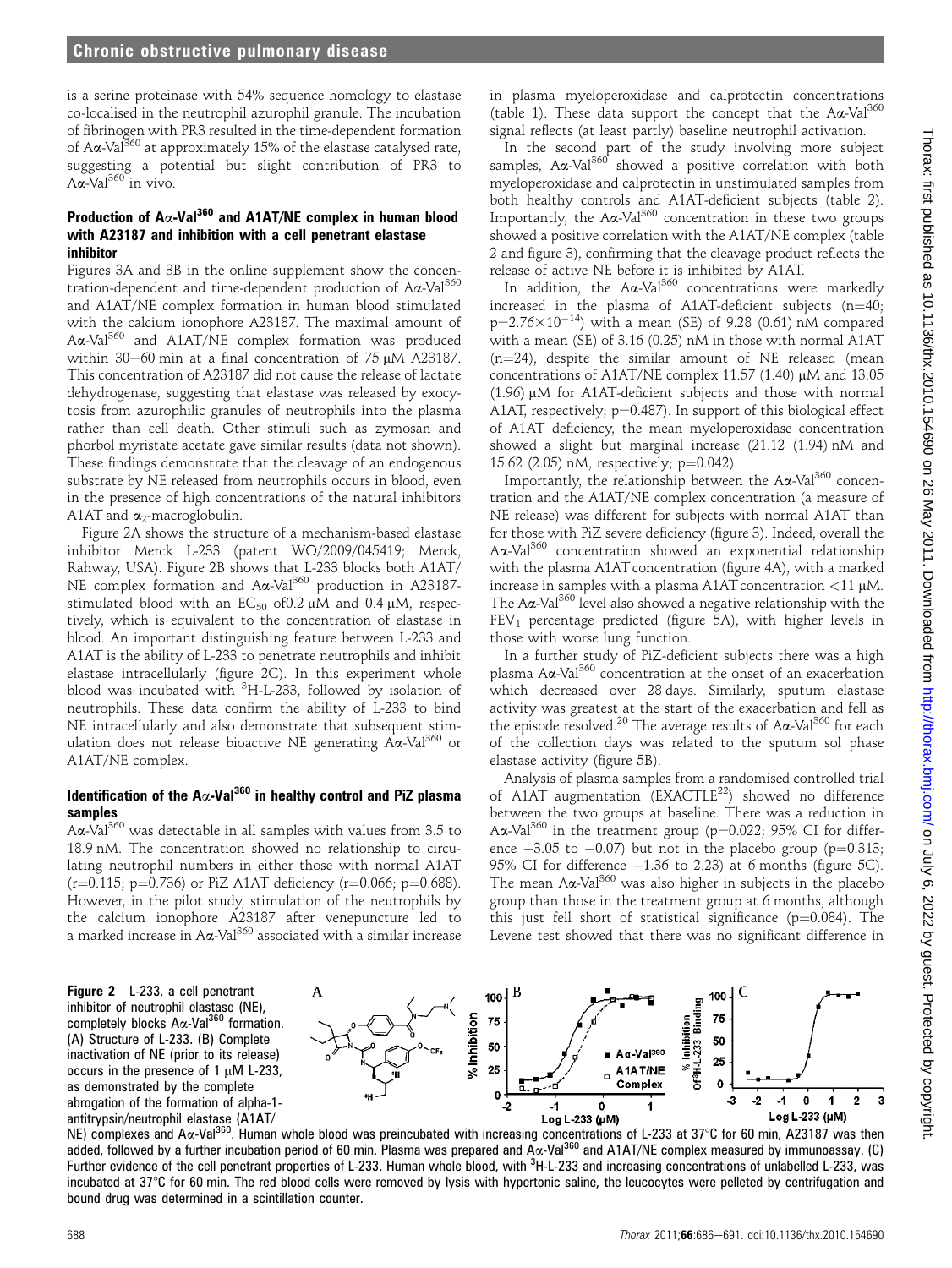Table 1 Mean (SE) results from the pilot study for plasma A $\alpha$ -Val<sup>360</sup>, myeloperoxidase (MPO) and calprotectin (CP) for subjects with normal alpha-1-antitrypsin (A1AT) and those with A1AT deficiency of the PiZ phenotype

|                                 | $A\alpha$ -Val <sup>360</sup> (nM) |                                |                                                 | MPO (nM)                     |                                  |                                            | CP (nM)                        |                                  |                              |
|---------------------------------|------------------------------------|--------------------------------|-------------------------------------------------|------------------------------|----------------------------------|--------------------------------------------|--------------------------------|----------------------------------|------------------------------|
|                                 | Basal                              | <b>Stimulated</b>              | p (basal vs<br>stimulated)                      | <b>Basal</b>                 | <b>Stimulated</b>                | p (basal vs<br>stimulated)                 | <b>Basal</b>                   | <b>Stimulated</b>                | p (basal vs<br>stimulated)   |
| Normal $(n=12)$<br>PiZ $(n=15)$ | 3.64(0.38)<br>9.46(1.06)           | 76.51 (6.03)<br>157.43 (20.60) | 1.02 $\times$ 10 $^{-7}$<br>$1.98\times10^{-5}$ | 15.57 (2.41)<br>20.16 (2.77) | 321.05 (34.95)<br>291.40 (17.32) | $2.67\times10^{-6}$<br>$1.19\times10^{-7}$ | 69.92 (13.94)<br>70.04 (18.28) | 261.63 (29.42)<br>287.05 (80.33) | $3.32\times10^{-4}$<br>0.016 |

All values increased significantly following stimulation with the ionophore A23187. The Aa-Val<sup>360</sup> values were higher in the A1AT-deficient samples both before and after stimulation compared with those from normal subjects.

the variance from the mean between month 0 and month 6 in the placebo ( $p=0.500$ ) or treatment group ( $p=0.670$ ).

#### **DISCUSSION**

We describe a unique assay based on the generation of an NEspecific cleavage product of fibrinogen which demonstrates good within and between assay variability. The  $A\alpha$ -Val<sup>360</sup> correlated well with two other independent markers of neutrophil activation, especially following stimulation-namely, myeloperoxidase which is stored and released from the same granule as NE and a cytoplasmic protein calprotectin. In vitro activation of neutrophils in whole blood resulted in an increase in the plasma concentrations of all three signals. However,  $A\alpha$ -Val<sup>360</sup> is a specific marker of pre-inhibition elastase activity and, although it is generally related to other neutrophil activation markers and total elastase release as measured by the A1AT/NE complex, it also provides unique information. The current study shows that the relationship between the pre-inhibition NE activity (as quantified by  $A\alpha$ -Val<sup>360</sup>) and the total amount of NE released (A1AT/NE complex) is different in subjects with A1AT deficiency than in those without, confirming the more specific nature of this marker.

Importantly,  $A\alpha$ -Val<sup>360</sup> must be generated at the point of release of NE (before NE is captured and inhibited by A1AT), confirming the mathematical predictions $23$  and in vitro observations<sup>6</sup> described by others. This reflects the exceptionally high concentrations of NE at the point of release from the granule that exceeds the concentration of surrounding A1AT. Quantum proteolysis, demonstrated by mathematical and in vitro modelling, predicts this effect would be increasingly marked as the concentration of A1AT falls below 11  $\mu$ M, producing an exponential relationship between activity and radius. The in vivo data presented here (figure 4) confirm that the theory and in vitro data are correct in predicting the phenomenon.

The implications therefore are that, during neutrophil activation and migration, NE release produces an area of obligate proteolysis that leads to tissue damage thought to be central to the pathophysiology of emphysema. Furthermore, the enhanced proteolytic activity in subjects with an A1AT level  $\langle 11 \mu M$ explains the more severe, early onset and rapid decline in lung function seen in subjects with A1AT deficiency. The evidence

Table 2 Spearman correlation coefficients (r) and significance (p) for Aa-Val<sup>360</sup> with alpha-1-antitrypsin/neutrophil elastase (A1AT/NE) complex, myeloperoxidase (MPO) and calprotectin (CP) for subjects with and without A1AT deficiency

| and velocided ATAT actionately |                                                            |                                      |                                     |  |  |  |  |
|--------------------------------|------------------------------------------------------------|--------------------------------------|-------------------------------------|--|--|--|--|
|                                | $A\alpha$ -Val <sup>360</sup> vs<br><b>A1AT/NE</b> complex | $A\alpha$ -Val <sup>360</sup> vs MPO | $A\alpha$ -Val <sup>360</sup> vs CP |  |  |  |  |
| Normal                         | $r = 0.414$                                                | $r = 0.694$                          | $r = 0.535$                         |  |  |  |  |
| $(n=24)$                       | $p=0.045$                                                  | $p=1.66x10^{-4}$                     | $p=0.007$                           |  |  |  |  |
| PiZ                            | $r = 0.644$                                                | $r = 0.762$                          | $r = 0.492$                         |  |  |  |  |
| $(n=40)$                       | $p=7.25\times10^{-6}$                                      | $p=1.11\times10^{-8}$                | $p=0.001$                           |  |  |  |  |

that this relates to in vivo degranulation is confirmed by the use of a specific intracellular inhibitor L-233 which completely abrogates the generation of  $A\alpha$ -Val<sup>360</sup> and A1AT/NE complex by the neutrophil activator A23187 in a time- and concentrationdependent manner.

 $A\alpha$ -Val $^{360}$  therefore supports the mathematical and in vitro data of Campbell et  $al^{6}$  <sup>23</sup> and is a surrogate marker of activity central to neutrophilic COPD disease processes. However, to be a valid biomarker,  $A\alpha$ -Val<sup>360</sup> must also<sup>24</sup>:

- 1. relate to disease severity;
- 2. be stable, but vary with events associated with disease progression;
- 3. be sensitive to effective intervention factors;
- 4. predict progression;
- 5. improve upon existing disease markers.

We showed that  $A\alpha$ -Val<sup>360</sup> relates cross-sectionally to FEV<sub>1</sub> and, while the limitations of  $FEV<sub>1</sub>$  as a severity marker of COPD are recognised,<sup>24 25</sup> this physiological parameter nevertheless relates well to mortality.<sup>26</sup> Although this correlation is consistent with  $A\alpha$ -Val<sup>360</sup> reflecting the disease processes that influence  $FEV<sub>1</sub>$ , it should be noted that interpretation is more complex. A high level of an NE marker could reflect the current status (severity), the process that results in the current status or future disease progression. Although  $FEV<sub>1</sub>$  is a poor surrogate of pathological processes such as emphysema, a single crosssectional value represents both disease activity and duration. Thus, further studies are needed to explore this relationship,



Figure 3 Positive correlations of alpha-1-antitrypsin/neutrophil elastase (A1AT/NE) complexes and  $A\alpha$ -Val<sup>360</sup> in subjects with and without PiZ A1AT deficiency. The relationship between  $A\alpha$ -Val<sup>360</sup> and the A1AT/ NE complex is shown for subjects with (open circles) and without (crosses) A1AT deficiency. The correlation coefficients (r) are shown and the regression lines included. Although the relationship is similar in both groups ( $p<0.001$  and  $p<0.025$ , respectively), the shift of the A1AT-deficient curve to the right indicates more generation of A $\alpha$ -Val<sup>360</sup> before NE is inhibited in subjects with A1AT deficiency.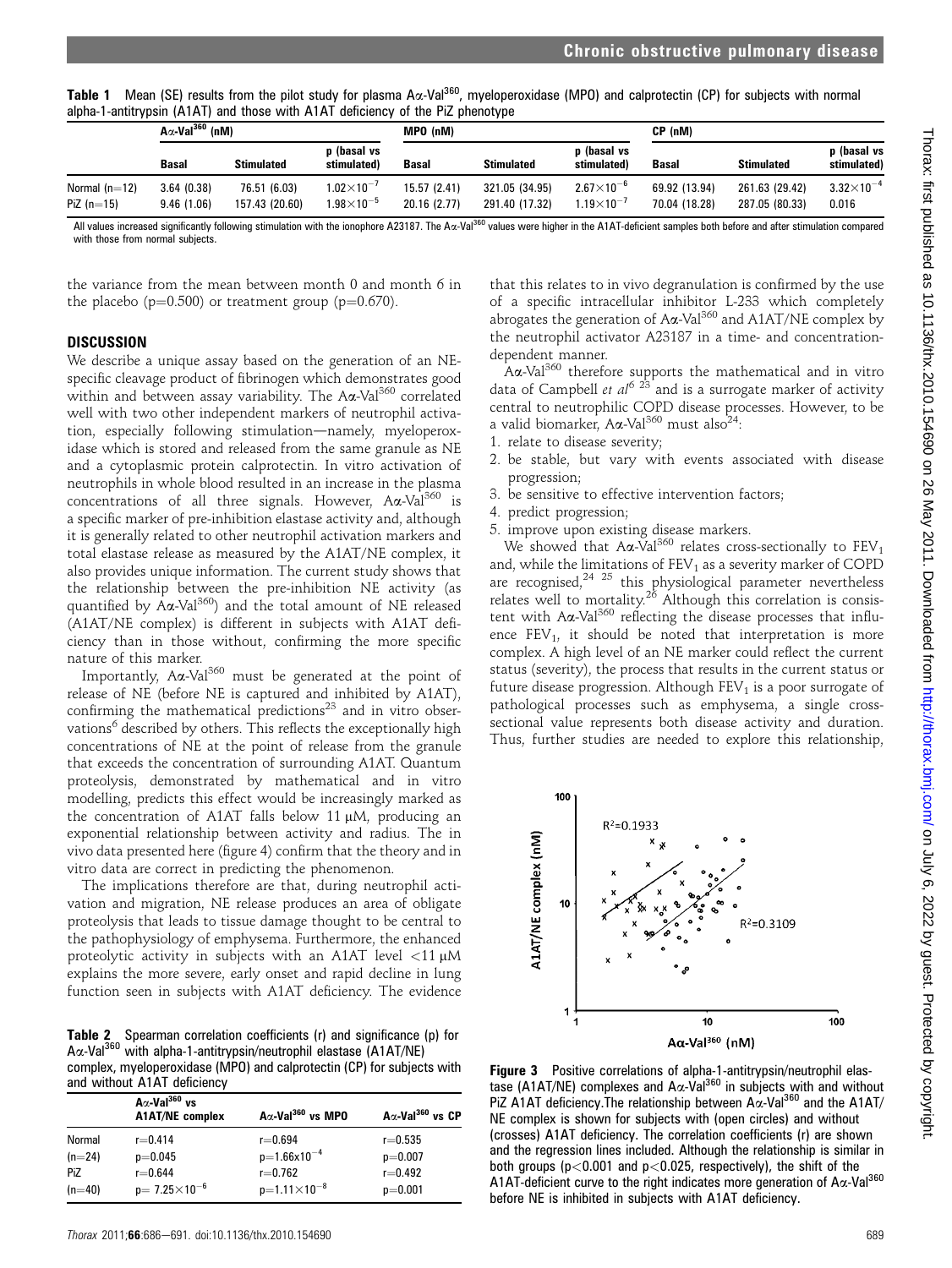Figure 4 Quantum proteolysis. (A) Relationship between Aα-Val<sup>360</sup> (nM) and plasma alpha-1-antitrypsin (A1AT) concentration in  $\mu$ M. (B) Comparison with in vitro data of the area of proteolytic degradation by neutrophils in the presence of increasing concentrations of neutrophil elastase (NE) inhibitors. Reprinted with permission from Liou and Campbell.<sup>23</sup>  $©$  1995, American Chemical Society.



which should include the relationship to other parameters of the emphysematous process (gas transfer and lung densitometry). In addition, the relationship of the marker to future progression needs to be assessed in a large group of patients over several years.

It is possible that a synergistic relationship exists between Aa-Val <sup>360</sup> and fibrinogen since fibrinogen may also relate to COPD disease severity.<sup>27</sup> However, although NE is released at a high concentration which exceeds that of most substrates, the total amount released is low and therefore the abundant fibrinogen protein remains in excess. Fibrinogen is therefore only likely to influence  $A\alpha$ -Val<sup>360</sup> formation if the clotting factor concentration varies between individuals by several orders of magnitude. However, published data have shown that this is not the case, either between individuals in the stable state<sup>27</sup> or within individuals experiencing an acute exacerbation.28 Furthermore, stimulation of neutrophils in plasma with ionophore greatly increases A $\alpha$ -Val<sup>360</sup>, indicating the fibrinogen concentration is not a limiting factor (at least in the stable state).

We also demonstrated an increase in  $A\alpha$ -Val<sup>360</sup> during exacerbations with a related rise in sputum elastase activity. These episodes are associated with faster disease progression,<sup>29</sup> fulfilling the second criterion for a biomarker, and therefore would also be consistent with an NE-related process driving

progression. However, in the absence of an acute exacerbation, sputum NE activity is either absent, below or close to the lower limit of detection<sup>21</sup> and always absent in plasma which precludes direct use of NE activity as a biomarker in the stable state, which again supports the need for an alternative pre-inhibition marker of activity such as  $A\alpha$ -Val<sup>360</sup>.

The Aa-Val<sup>360</sup> concentration decreased specifically in the A1AT-deficient subjects after 6 months of augmentation therapy but remained unchanged in those in the placebo group, thus demonstrating stability and an effect of treatment. The baseline Aa-Val<sup>360</sup> values were identical in both groups and, although not powered to assess the specific effect of therapy on  $A\alpha$ -Val<sup>360</sup>, the results showed a trend to lower values in the treated group at 6 months, providing data to power future studies using this marker as an outcome. The efficacy of augmentation therapy has yet to be proven beyond doubt, although observational data $30$  and the effects on progression of CT densitometry are consistent with efficacy.<sup>22 31 32</sup> The reduction in A $\alpha$ -Val<sup>360</sup> may therefore provide a short-term surrogate of efficacy of antielastase therapy in this disease and hence has the potential for dose ranging studies, although further validation of clinical outcomes will clearly be required.

These in vivo associations therefore provide background and circumstantial evidence required to validate  $A\alpha$ -Val<sup>360</sup> as



Figure 5 A $\alpha$ -Val<sup>360</sup> relates to lung function and sol elastase activity and is decreased in PiZ subjects receiving alpha-1-antitrypsin (A1AT) replacement therapy but not in the placebo group. (A) Relationship between A $\alpha$ -Val<sup>360</sup> and forced expiratory volume in 1 s (FEV<sub>1</sub>) (% predicted) is shown on a double log scale. The correlation line is drawn (r= $-0.321$ ; p=0.005). (B) In this further study, the plasma A $\alpha$ -Val<sup>360</sup> concentration and sputum elastase activity were measured in seven PiZ A1AT-deficient subjects with chronic bronchitis during an acute exacerbation. Each point on the figure represents the mean A $\alpha$ -Val<sup>360</sup> concentration and elastase activity on an individual day. Both parameters were highest at presentation and fell progressively until the final day of the study (at which point the patients were clinically stable). The coefficient and significance is shown. (C)  $Ax$ -Val<sup>360</sup> was measured in plasma obtained from 77 PiZ A1AT-deficient participants in the EXACTLE trial (a double-blind randomised controlled trial of placebo (n=34) versus A1AT replacement therapy (n=33)). The mean A $\alpha$ -Val<sup>360</sup> (with SE bar lines) is shown for subjects before the start of the trial (open histogram) and at 6 months (solid histogram) while receiving placebo or A1AT replacement therapy. The significance of the reduction in the Aa-Val<sup>360</sup> on the active compound is shown. The A $\alpha$ -Val<sup>360</sup> was also higher in subjects in the placebo group than in those in the treatment group at month 6, although this did not quite achieve statistical significance ( $p=0.0835$ ).